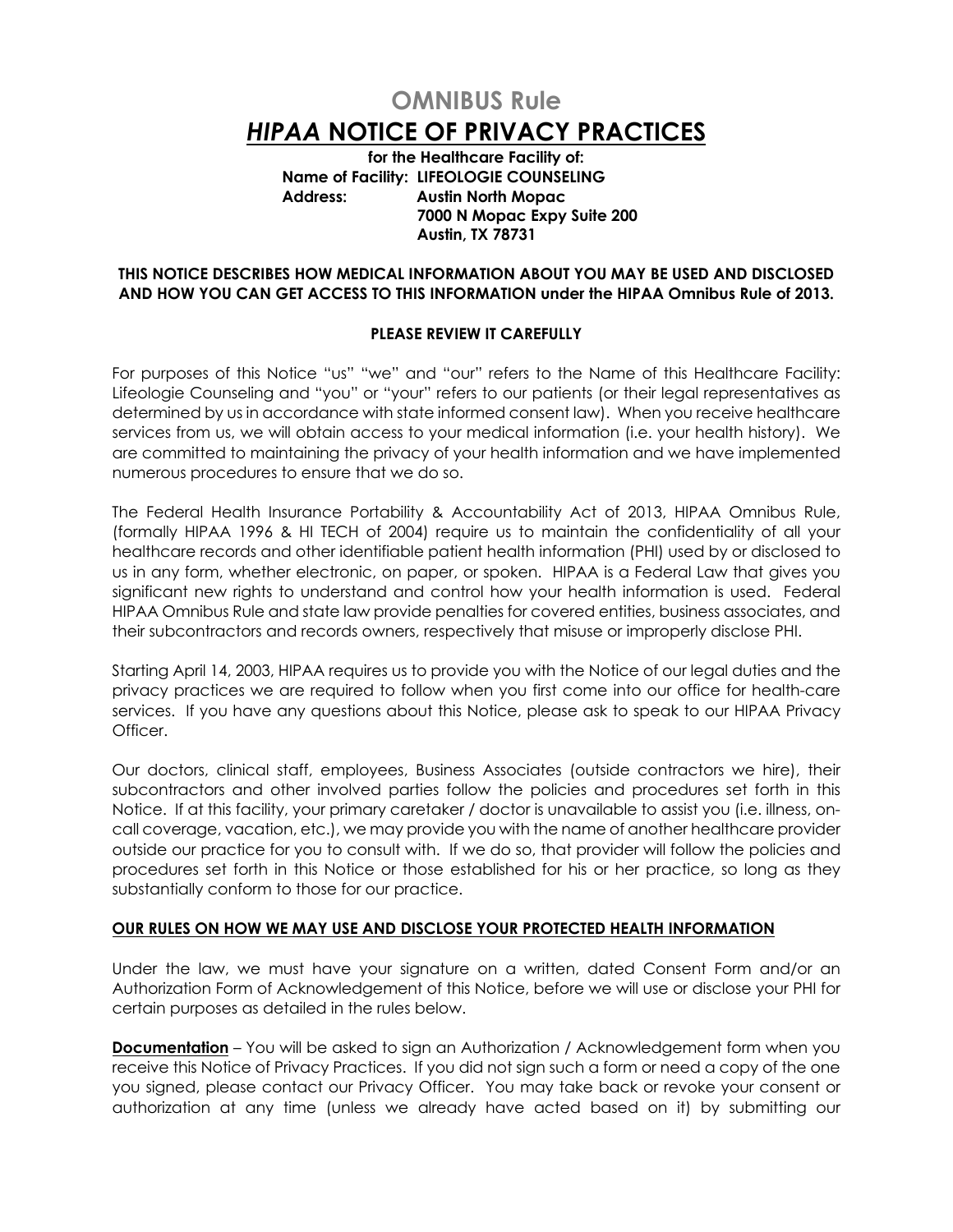Revocation Form in writing to us at our address listed above. Your revocation will take effect when we actually receive it. We cannot give it retroactive effect, so it will not affect any use or disclosure that occurred in our reliance on your Consent or Authorization prior to revocation (i.e. if after we provide services to you, you revoke your authorization / acknowledgement in order to prevent us billing or collecting for those services, your revocation will have no effect because we relied on your authorization/ acknowledgement to provide services before you revoked it).

**General Rule** – If you do not sign our authorization/ acknowledgement form or if you revoke it, as a general rule (subject to exceptions described below under "Healthcare Treatment, Payment and Operations Rule" and "Special Rules"), we cannot in any manner use or disclose to anyone (excluding you, but including payers and Business Associates) your PHI or any other information in your medical record. By law, we are unable to submit claims to payers under assignment of benefits without your signature on our authorization/ acknowledgement form. You will however be able to restrict disclosures to your insurance carrier for services for which you wish to pay "out of pocket" under the new Omnibus Rule. We will not condition treatment on you signing an authorization / acknowledgement, but we may be forced to decline you as a new patient or discontinue you as an active patient if you choose not to sign the authorization/ acknowledgement or revoke it.

## **Healthcare Treatment, Payment and Operations Rule**

With your signed consent, we may use or disclose your PHI in order:

· To provide you with or coordinate healthcare treatment and services. For example, we may review your health history form to form a diagnosis and treatment plan, consult with other doctors about your care, delegate tasks to ancillary staff, call in prescriptions to your pharmacy, disclose needed information to your family or others so they may assist you with home care, arrange appointments with other healthcare providers, schedule lab work for you, etc.

To bill or collect payment from you, an insurance company, a managed-care organization, a health benefits plan or another third party. For example, we may need to verify your insurance coverage, submit your PHI on claim forms in order to get reimbursed for our services, obtain pre-treatment estimates or prior authorizations from your health plan or provide your x-rays because your health plan requires them for payment; Remember, you will be able to restrict disclosures to your insurance carrier for services for which you wish to pay "out of pocket" under this new Omnibus Rule.

To run our office, assess the quality of care our patients receive and provide you with customer service. For example, to improve efficiency and reduce costs associated with missed appointments, we may contact you by telephone, mail or otherwise remind you of scheduled appointments, we may leave messages with whomever answers your telephone or email to contact us (but we will not give out detailed PHI), we may call you by name from the waiting room, we may ask you to put your name on a sign-in sheet, (we will cover your name just after checking you in), we may tell you about or recommend health-related products and complementary or alternative treatments that may interest you, we may review your PHI to evaluate our staff's performance, or our Privacy Officer may review your records to assist you with complaints. If you prefer that we not contact you with appointment reminders or information about treatment alternatives or health-related products and services, please notify us in writing at our address listed above and we will not use or disclose your PHI for these purposes.

New HIPAA Omnibus Rule does not require that we provide the above notice regarding Appointment Reminders, Treatment Information or Health Benefits, but we are including these as a courtesy so you understand our business practices with regards to your (PHI) protected health information.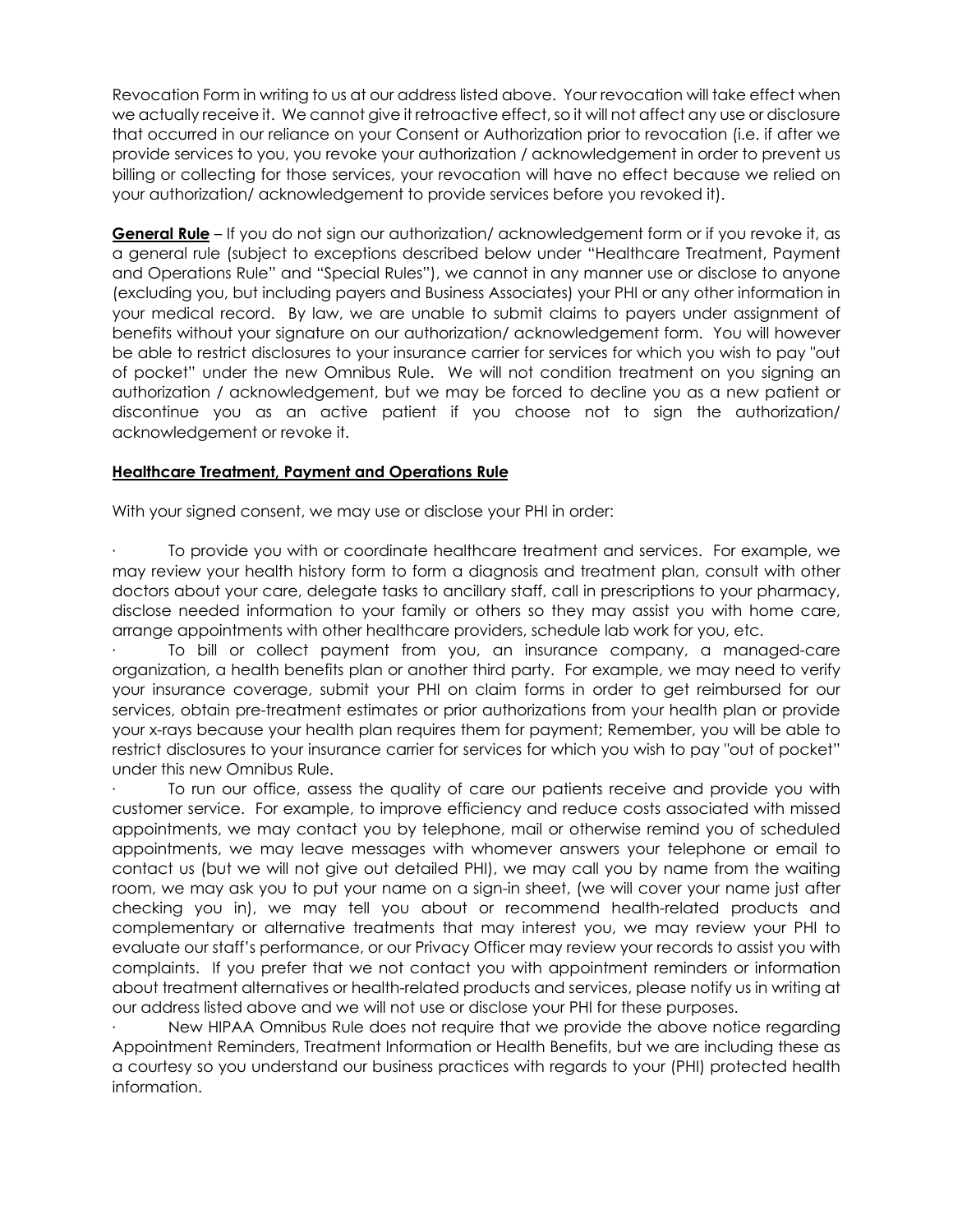Additionally you should be made aware of these protection laws on your behalf, under the new HIPAA Omnibus Rule:

· That **Health Insurance plans** that underwrite cannot use or disclose genetic information for underwriting purposes (this excludes certain long-term care plans). Health plans that post their NOPPs on their web sites must post these Omnibus Rule changes on their sites by the effective date of the Omnibus Rule, as well as notify you by US Mail by the Omnibus Rules effective date. Plans that do not post their NOPPs on their Web sites must provide you information about Omnibus Rule changes within 60 days of these federal revisions.

**Psychotherapy Notes** maintained by a healthcare provider, must state in their NOPPs that they can allow "use and disclosure" of such notes only with your written authorization.

## **Special Rules**

Notwithstanding anything else contained in this Notice, only in accordance with applicable HIPAA Omnibus Rule, and under strictly limited circumstances, we may use or disclose your PHI without your permission, consent or authorization for the following purposes:

When required under federal, state or local law

When necessary in emergencies to prevent a serious threat to your health and safety or the health and safety of other persons

· When necessary for public health reasons (i.e. prevention or control of disease, injury or disability, reporting information such as adverse reactions to anesthesia, ineffective or dangerous medications or products, suspected abuse, neglect or exploitation of children, disabled adults or the elderly, or domestic violence)

For federal or state government health-care oversight activities (i.e. civil rights laws, fraud and abuse investigations, audits, investigations, inspections, licensure or permitting, government programs, etc.)

· For judicial and administrative proceedings and law enforcement purposes (i.e. in response to a warrant, subpoena or court order, by providing PHI to coroners, medical examiners and funeral directors to locate missing persons, identify deceased persons or determine cause of death)

For Worker's Compensation purposes (i.e. we may disclose your PHI if you have claimed health benefits for a work-related injury or illness)

For intelligence, counterintelligence or other national security purposes (i.e. Veterans Affairs, U.S. military command, other government authorities or foreign military authorities may require us to release PHI about you)

For organ and tissue donation (i.e. if you are an organ donor, we may release your PHI to organizations that handle organ, eye or tissue procurement, donation and transplantation)

· For research projects approved by an Institutional Review Board or a privacy board to ensure confidentiality (i.e. if the researcher will have access to your PHI because involved in your clinical care, we will ask you to sign an authorization)

· To create a collection of information that is "de-identified" (i.e. it does not personally identify you by name, distinguishing marks or otherwise and no longer can be connected to you)

To family members, friends and others, but only if you are present and verbally give permission. We give you an opportunity to object and if you do not, we reasonably assume, based on our professional judgment and the surrounding circumstances, that you do not object (i.e. you bring someone with you into the operatory or exam room during treatment or into the conference area when we are discussing your PHI); we reasonably infer that it is in your best interest (i.e. to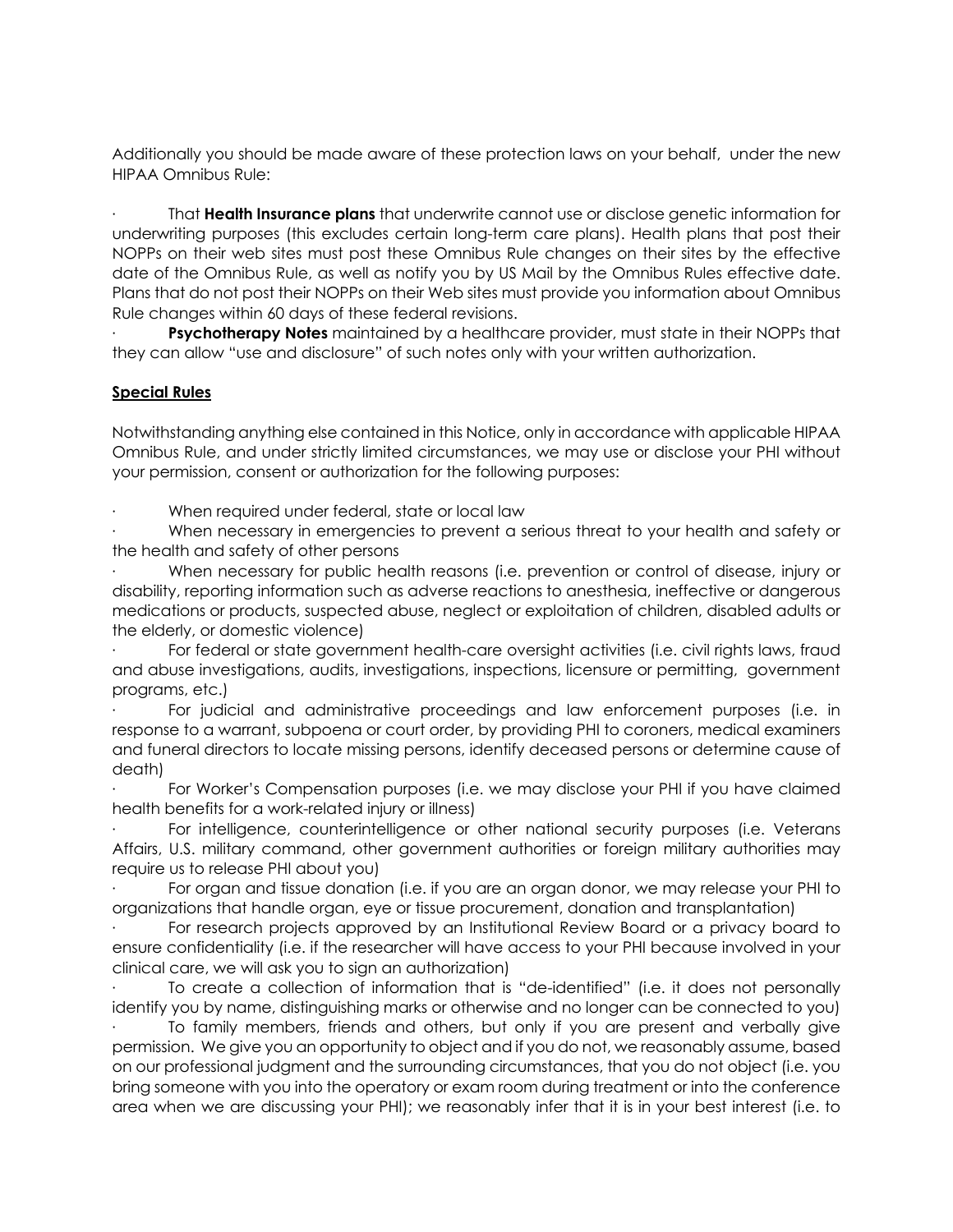allow someone to pick up your records because they knew you were our patient and you asked them in writing with your signature to do so); or it is an emergency situation involving you or another person (i.e. your minor child or ward) and, respectively, you cannot consent to your care because you are incapable of doing so or you cannot consent to the other person's care because, after a reasonable attempt, we have been unable to locate you. In these emergency situations we may, based on our professional judgment and the surrounding circumstances, determine that disclosure is in the best interests of you or the other person, in which case we will disclose PHI, but only as it pertains to the care being provided and we will notify you of the disclosure as soon as possible after the care is completed. **As per HIPAA law 164.512(j) (i)… (A) Is necessary to prevent or lessen a serious or imminent threat to the health and safety of a person or the public and (B) Is to person or persons reasonably able to prevent or lessen that threat.**

# **Minimum Necessary Rule**

Our staff will not use or access your PHI unless it is necessary to do their jobs (i.e. doctors uninvolved in your care will not access your PHI; ancillary clinical staff caring for you will not access your billing information; billing staff will not access your PHI except as needed to complete the claim form for the latest visit; janitorial staff will not access your PHI). All of our team members are trained in HIPAA Privacy rules and sign strict Confidentiality Contracts with regards to protecting and keeping private your PHI. So do our Business Associates and their

Subcontractors. Know that your PHI is protected several layers deep with regards to our business relations. Also, we disclose to others outside our staff, only as much of your PHI as is necessary to accomplish the recipient's lawful purposes. Still in certain cases, we may use and disclose the entire contents of your medical record:

· To you (and your legal representatives as stated above) and anyone else you list on a Consent or Authorization to receive a copy of your records

· To healthcare providers for treatment purposes (i.e. making diagnosis and treatment decisions or agreeing with prior recommendations in the medical record)

To the U.S. Department of Health and Human Services (i.e. in connection with a HIPAA complaint)

To others as required under federal or state law

· To our privacy officer and others as necessary to resolve your complaint or accomplish your request under HIPAA (i.e. clerks who copy records need access to your entire medical record)

In accordance with HIPAA law, we presume that requests for disclosure of PHI from another Covered Entity (as defined in HIPAA) are for the minimum necessary amount of PHI to accomplish the requestor's purpose. Our Privacy Officer will individually review unusual or non-recurring requests for PHI to determine the minimum necessary amount of PHI and disclose only that. For non-routine requests or disclosures, our Privacy Officer will make a minimum necessary determination based on, but not limited to, the following factors:

- The amount of information being disclosed
- The number of individuals or entities to whom the information is being disclosed
- The importance of the use or disclosure
- The likelihood of further disclosure
- · Whether the same result could be achieved with de-identified information
- The technology available to protect confidentiality of the information
- The cost to implement administrative, technical and security procedures to protect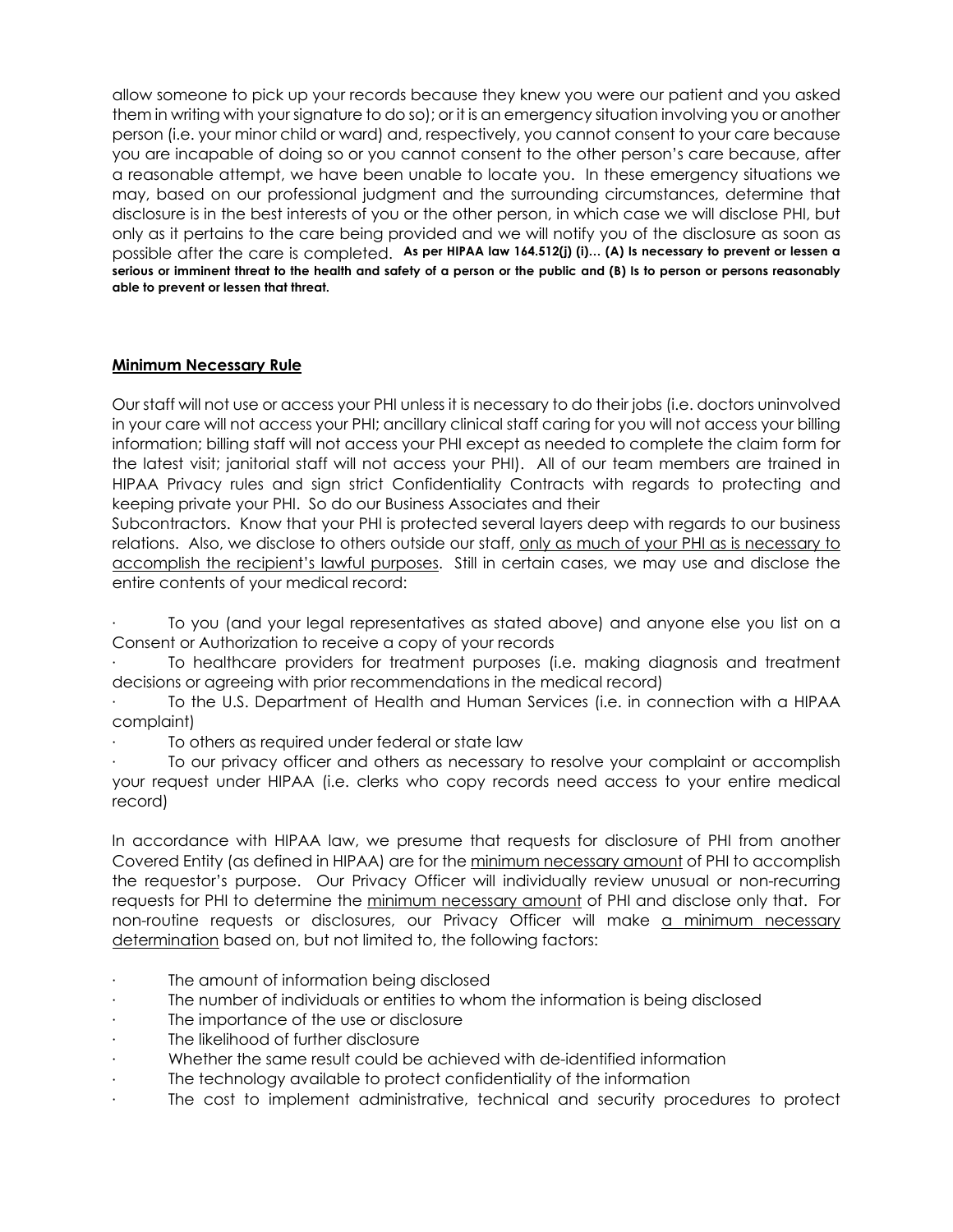## confidentiality

If we believe that a request from others for disclosure of your entire medical record is unnecessary, we will ask the requestor to document why this is needed, retain that documentation and make it available to you upon request.

#### **Incidental Disclosure Rule**

We will take reasonable administrative, technical and security safeguards to ensure the privacy of your PHI when we use or disclose it (i.e. we shred all paper containing PHI, require employees to speak with privacy precautions when discussing PHI with you, we use computer passwords and change them periodically (i.e. when an employee leaves us), we use firewall and router protection to the federal standard, we back up our PHI data off-site and encrypted to federal standard, we do not allow unauthorized access to areas where PHI is stored or filed and/or we have any unsupervised business associates sign Business Associate Confidentiality Agreements).

However, in the event that there is a breach in protecting your PHI, we will follow Federal Guide Lines to HIPAA Omnibus Rule Standard to first evaluate the breach situation using the Omnibus Rule, 4-Factor Formula for Breach Assessment. Then we will document the situation, retain copies of the situation on file, and report all breaches (other than low probability as prescribed by the Omnibus Rule) to the US Department of Health and Human Services at: http://www.hhs.gov/ocr/privacy/hipaa/administrative/breachnotificationrule/brinstruction.html

We will also make proper notification to you and any other parties of significance as required by HIPAA Law.

## **Business Associate Rule**

Business Associates are defined as: an entity, (non-employee) that in the course of their work will directly / indirectly use, transmit, view, transport, hear, interpret, process or offer PHI for this Facility.

Business Associates and other third parties (if any) that receive your PHI from us will be prohibited from re-disclosing it unless required to do so by law or you give prior express written consent to the re-disclosure. Nothing in our Business Associate agreement will allow our Business Associate to violate this re-disclosure prohibition. Under Omnibus Rule, Business Associates will sign a strict confidentiality agreement binding them to keep your PHI protected and report any compromise of such information to us, you and the United States Department of Health and Human Services, as well as other required entities. Our Business Associates will also follow Omnibus Rule and have any of their Subcontractors that may directly or indirectly have contact with your PHI, sign Confidentiality Agreements to Federal Omnibus Standard.

## **Super-confidential Information Rule**

If we have PHI about you regarding communicable diseases, disease testing, alcohol or substance abuse diagnosis and treatment, or psychotherapy and mental health records (super-confidential information under the law), we will not disclose it under the General or Healthcare Treatment, Payment and Operations Rules (see above) without your first signing and properly completing our Consent form (i.e. you specifically must initial the type of super-confidential information we are allowed to disclose). If you do not specifically authorize disclosure by initialing the superconfidential information, we will not disclose it unless authorized under the Special Rules (see above) (i.e. we are required by law to disclose it). If we disclose super-confidential information (either because you have initialed the consent form or the Special Rules authorizing us to do so), we will comply with state and federal law that requires us to warn the recipient in writing that re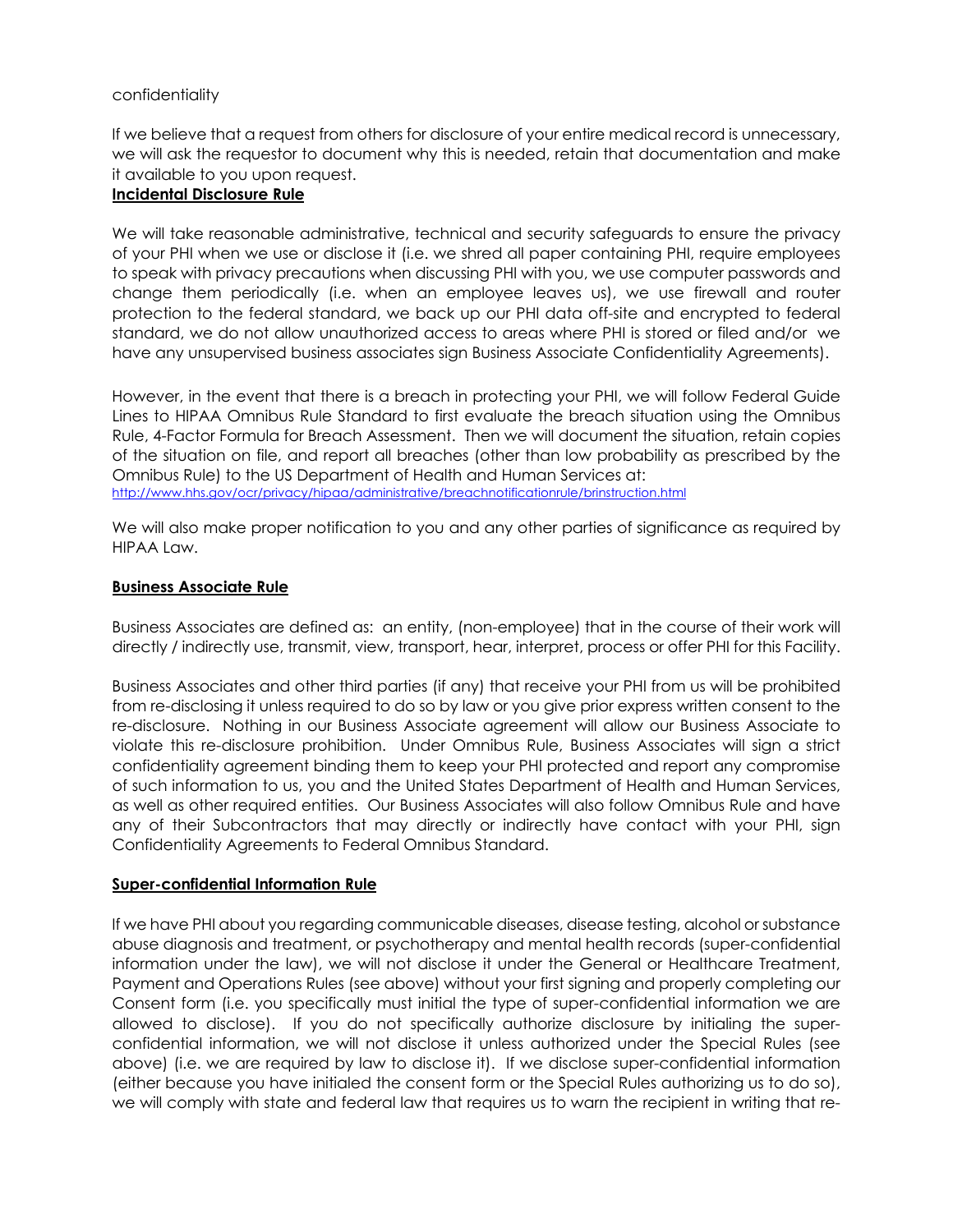disclosure is prohibited.

## **Changes to Privacy Policies Rule**

We reserve the right to change our privacy practices (by changing the terms of this Notice) at any time as authorized by law. The changes will be effective immediately upon us making them. They will apply to all PHI we create or receive in the future, as well as to all PHI created or received by us in the past (i.e. to PHI about you that we had before the changes took effect). If we make changes, we will post the changed Notice, along with its effective date, in our office and on our website. Also, upon request, you will be given a copy of our current Notice.

## **Authorization Rule**

We will not use or disclose your PHI for any purpose or to any person other than as stated in the rules above without your signature on our specifically worded, written Authorization / Acknowledgement Form (not a Consent or an Acknowledgement). If we need your Authorization, we must obtain it via a specific Authorization Form, which may be separate from any Authorization / Acknowledgement we may have obtained from you. We will not condition your treatment here on whether you sign the Authorization (or not).

## **Marketing and Fund Raising Rules**

## **Limitations on the disclosure of PHI regarding Remuneration**

The disclosure or sale of your PHI without authorization is prohibited. Under the new HIPAA Omnibus Rule, this would exclude disclosures for public health purposes, for treatment / payment for healthcare, for the sale, transfer, merger, or consolidation of all or part of this facility and for related due diligence, to any of our Business Associates, in connection with the business associate's performance of activities for this facility, to a patient or beneficiary upon request, and as required by law. In addition, the disclosure of your PHI for research purposes or for any other purpose permitted by HIPAA will not be considered a prohibited disclosure if the only reimbursement received is "a reasonable, cost-based fee" to cover the cost to prepare and transmit your PHI which would be expressly permitted by law. Notably, under the Omnibus Rule, an authorization to disclose PHI must state that the disclosure will result in remuneration to the Covered Entity. Notwithstanding the changes in the Omnibus Rule, the disclosure of limited data sets (a form of PHI with a number of identifiers removed in accordance with specific HIPAA requirements) for remuneration pursuant to existing agreements is permissible until September 22, 2014, so long as the agreement is not modified within one year before that date.

## **Limitation on the Use of PHI for Paid Marketing**

We will, in accordance with Federal and State Laws, obtain your written authorization to use or disclose your PHI for marketing purposes, (i.e.: to use your photo in ads) but not for activities that constitute treatment or healthcare operations. To clarify, *Marketing* is defined by HIPAA's Omnibus Rule, as "a communication about a product or service that encourages recipients . . . to purchase or use the product or service." Under the Omnibus Rule, we will obtain a written authorization from you prior to recommending you to an alternative therapist, or non-associated Healthcare Covered Entity.

Under Omnibus Rule we will obtain your written authorization prior to using your PHI or making any treatment or healthcare recommendations, should financial remuneration for making the communication be involved from a third party whose product or service we might promote (i.e.: businesses offering this facility incentives to promote their products or services to you). This will also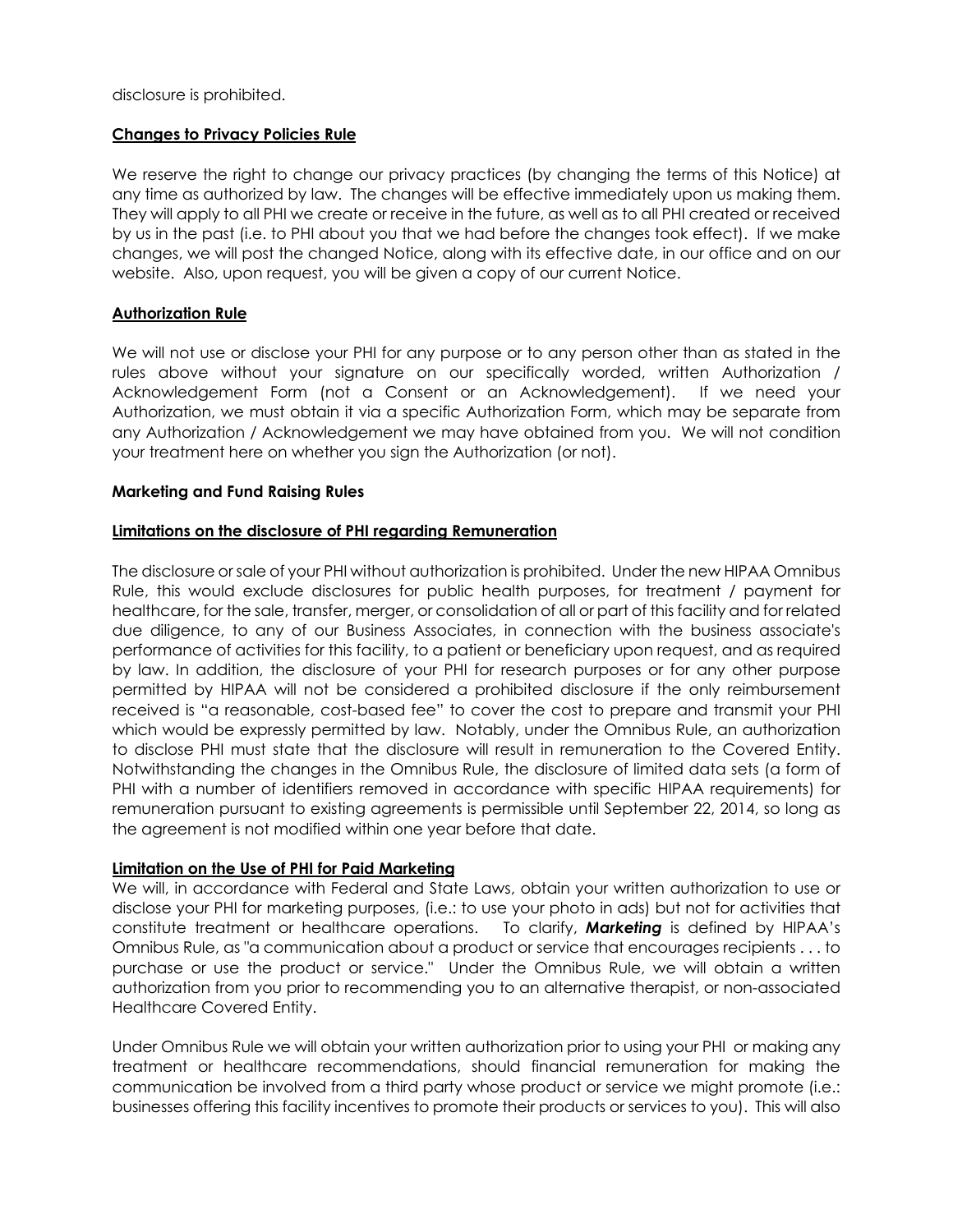apply to our Business Associate who may receive such remuneration for making a treatment or healthcare recommendations to you. All such recommendations will be limited without your expressed written permission.

We must clarify to you that financial remuneration does not include "as in-kind payments" and payments for a purpose to implement a disease management program. Any promotional gifts of nominal value are not subject to the authorization requirement, and we will abide by the set terms of the law to accept or reject these.

The only exclusion to this would include: "refill reminders", so long as the remuneration for making such a communication is "reasonably related to our cost" for making such a communication. In accordance with law, this facility and our Business Associates will only ever seek reimbursement from you for permissible costs that include: labor, supplies, and postage. Please note that "generic equivalents" , "adherence to take medication as directed" and "self-administered drug or delivery system communications" are all considered to be "refill reminders."

Face-to-face marketing communications, such as sharing with you, a written product brochure or pamphlet, is permissible under current HIPAA Law.

## **Flexibility on the Use of PHI for Fundraising**

Under the HIPAA Omnibus Rule use of PHI is more flexible and does not require your authorization should we choose to include you in any fund raising efforts attempted at this facility? However, we will offer the opportunity for you to "opt out" of receiving future fundraising communications. Simply let us know that you want to "opt out" of such situations. There will be a statement on your *HIPAA Patient Acknowledgement Form* where you can choose to "opt out". Our commitment to care and treat you will in no way effect your decision to participate or not participate in our fund raising efforts.

## **Improvements to Requirements for Authorizations Related to Research**

Under HIPAA Omnibus Rule, we may seek authorizations from you for the use of your PHI for future research. However, we would have to make clear what those uses are in detail.

Also, if we request of you a compound authorization with regards to research, this facility would clarify that when a compound authorization is used, and research-related treatment is conditioned upon your authorization, the compound authorization will differentiate between the conditioned and unconditioned components.

## **YOUR RIGHTS REGARDING YOUR PROTECTED HEALTH INFORMATION**

If you got this Notice via email or website, you have the right to get, at any time, a paper copy by asking our Privacy Officer. Also, you have the following additional rights regarding PHI we maintain about you:

## **To Inspect and Copy**

You have the right to see and get a copy of your PHI including, but not limited to, medical and billing records by submitting a written request to our Privacy Officer. Original records will not leave the premises, will be available for inspection only during our regular business hours, and only if our Privacy Officer is present at all times. You may ask us to give you the copies in a format other than photocopies (and we will do so unless we determine that it is impractical) or ask us to prepare a summary in lieu of the copies. We may charge you a fee not to exceed state law to recover our costs (including postage, supplies, and staff time as applicable, but excluding staff time for search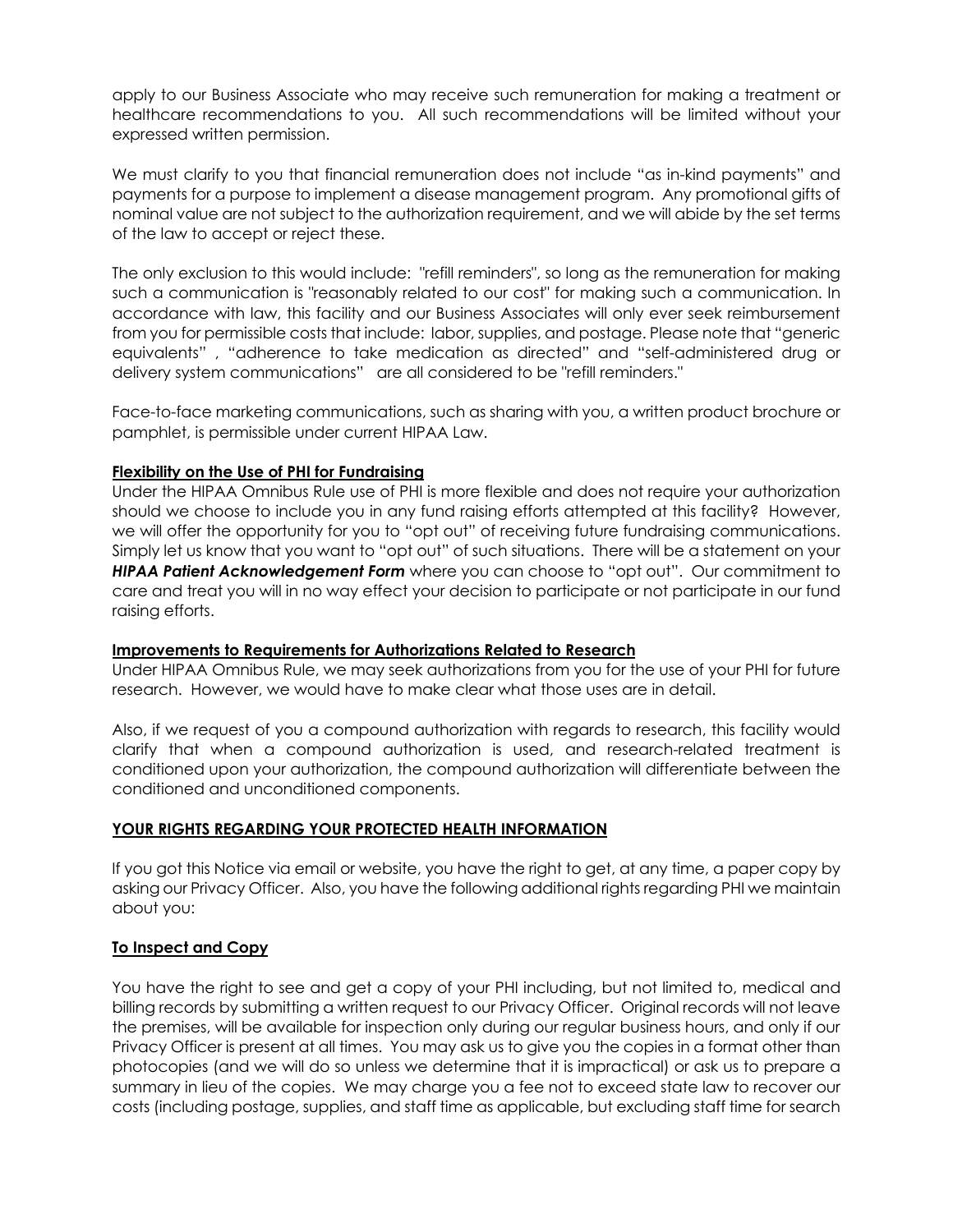and retrieval) to duplicate or summarize your PHI. We will not condition release of the copies on summary of payment of your outstanding balance for professional services if you have one). We will comply with Federal Law to provide your PHI in an electronic format within the 30 days, to Federal specification, when you provide us with proper written request. Paper copy will also be made available. We will respond to requests in a timely manner, without delay for legal review, or, in less than thirty days if submitted in writing, and in ten business days or less if malpractice litigation or pre-suit production is involved. We may deny your request in certain limited circumstances (i.e. we do not have the PHI, it came from a confidential source, etc.). If we deny your request, you may ask for a review of that decision. If required by law, we will select a licensed health-care professional (other than the person who denied your request initially) to review the denial and we will follow his or her decision. If we select a licensed healthcare professional who is not affiliated with us, we will ensure a Business Associate Agreement is executed that prevents re-disclosure of your PHI without your consent by that outside professional.

# **To Request Amendment / Correction**

If another doctor involved in your care tells us in writing to change your PHI, we will do so as expeditiously as possible upon receipt of the changes and will send you written confirmation that we have made the changes. If you think PHI we have about you is incorrect, or that something important is missing from your records, you may ask us to amend or correct it (so long as we have it) by submitting a "**Request for Amendment / Correction"** form to our Privacy Officer. We will act on your request within 30 days from receipt but we may extend our response time (within the 30 day period) no more than once and by no more than 30 days, or as per Federal Law allowances, in which case we will notify you in writing why and when we will be able to respond. If we grant your request, we will let you know within five business days, make the changes by noting (not deleting) what is incorrect or incomplete and adding to it the changed language, and send the changes within 5 business days to persons you ask us to and persons we know may rely on incorrect or incomplete PHI to your detriment (or already have). We may deny your request under certain circumstances (i.e. it is not in writing, it does not give a reason why you want the change, we did not create the PHI you want changed (and the entity that did can be contacted), it was compiled for use in litigation, or we determine it is accurate and complete). If we deny your request, we will (in writing within 5 business days) tell you why and how to file a complaint with us if you disagree, that you may submit a written disagreement with our denial (and we may submit a written rebuttal and give you a copy of it), that you may ask us to disclose your initial request and our denial when we make future disclosure of PHI pertaining to your request, and that you may complain to us and the U.S. Department of Health and Human Services.

## **To an Accounting of Disclosures**

You may ask us for a list of those who got your PHI from us by submitting a "**Request for Accounting of Disclosures**" form to us. The list will not cover some disclosures (i.e. PHI given to you, given to your legal representative, given to others for treatment, payment or health-care-operations purposes). Your request must state in what form you want the list (i.e. paper or electronically) and the time period you want us to cover, which may be up to but not more than the last six years (excluding dates before April 14, 2003). If you ask us for this list more than once in a 12-month period, we may charge you a reasonable, cost-based fee to respond, in which case we will tell you the cost before we incur it and let you choose if you want to withdraw or modify your request to avoid the cost.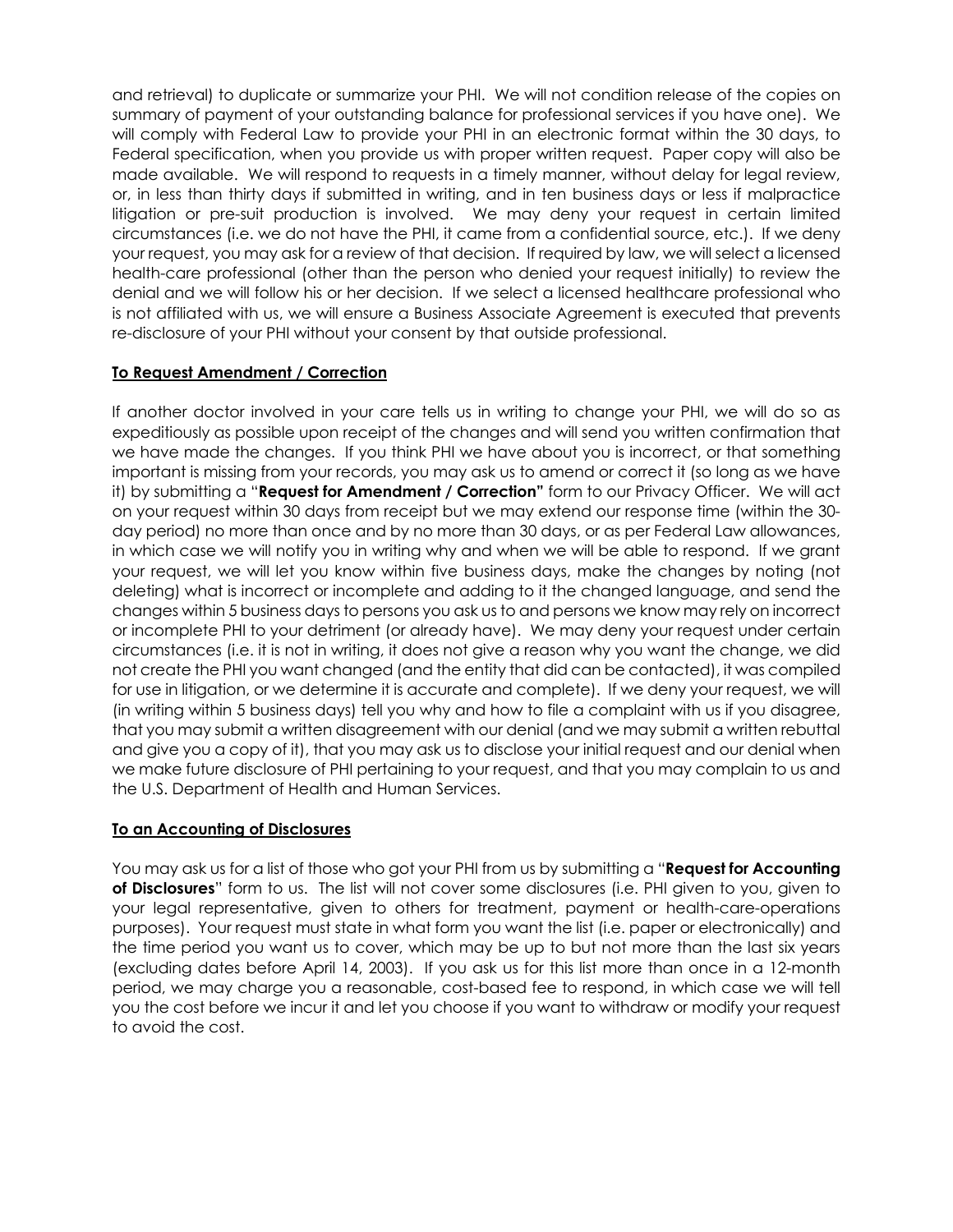# **To Request Restrictions**

You may ask us to limit how your PHI is used and disclosed (i.e. in addition to our rules as set forth in this Notice) by submitting a written "**Request for Restrictions on Use, Disclosure**" form to us (i.e. you may not want us to disclose your surgery to family members or friends involved in paying for our services or providing your home care). If we agree to these additional limitations, we will follow them except in an emergency where we will not have time to check for limitations. Also, in some circumstances we may be unable to grant your request (i.e. we are required by law to use or disclose your PHI in a manner that you want restricted, you signed an Authorization Form, which you may revoke, that allows us to use or disclose your PHI in the manner you want restricted; in an emergency).

## **To Request Alternative Communications**

You may ask us to communicate with you in a different way or at a different place by submitting a written "**Request for Alternative Communication**" Form to us. We will not ask you why and we will accommodate all reasonable requests (which may include: to send appointment reminders in closed envelopes rather than by postcards, to send your PHI to a post office box instead of your home address, to communicate with you at a telephone number other than your home number). You must tell us the alternative means or location you want us to use and explain to our satisfaction how payment to us will be made if we communicate with you as you request.

## **To Complain or Get More Information**

We will follow our rules as set forth in this Notice. If you want more information or if you believe your privacy rights have been violated (i.e. you disagree with a decision of ours about inspection / copying, amendment / correction, accounting of disclosures, restrictions or alternative communications), we want to make it right. We never will penalize you for filing a complaint. To do so, please file a formal, written complaint within 180 days with:

The U.S. Department of Health & Human Services Office of Civil Rights 200 Independence Ave., S.W. Washington, DC 20201 877.696.6775

Or, submit a written Complaint form to us at the following address:

*Our Privacy Officer: Harry Cates Office Name: Lifeologie Institute Office Address: 6371 Preston Road Frisco, TX 75034 Office Phone: 214-556-0996*

*Email Address: hcates@wefixbrains.com*

You may get your "**HIPAA Complaint"** form by calling our privacy officer.

These privacy practices are in accordance with the original HIPAA enforcement effective April 14, 2003, and undated to Omnibus Rule effective March 26, 2013 and will remain in effect until we replace them as specified by Federal and/or State Law.